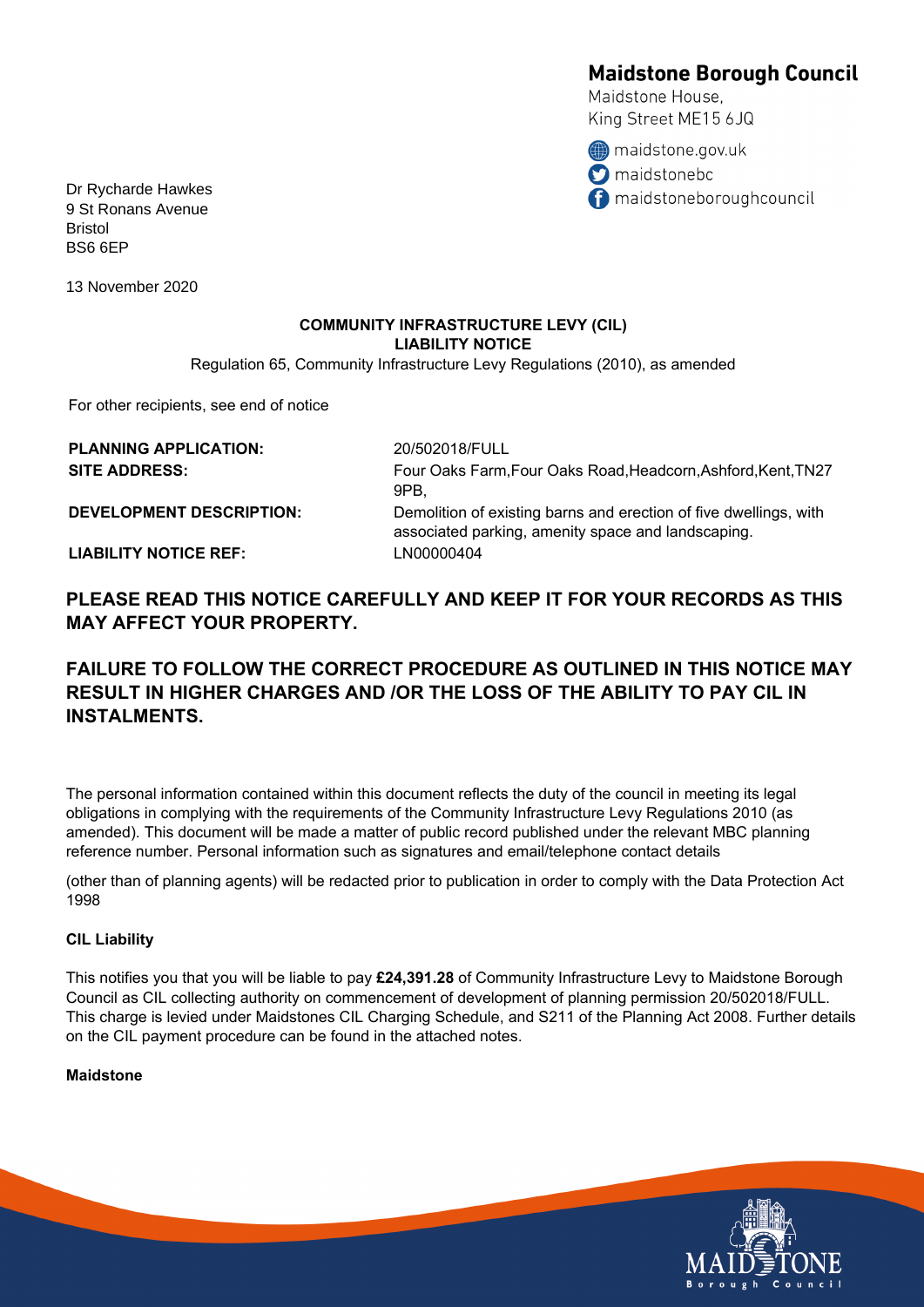| Description                           | Chargeable Area Rate/sqm |                                      | Index         | Area Charge                 | Relief     | Total      |
|---------------------------------------|--------------------------|--------------------------------------|---------------|-----------------------------|------------|------------|
| Residential (Outside UB) -<br>199.00  | 239.00 sqm               | £99.00                               | 1.031         | £24.391.28                  | £0.00      | £24,391.28 |
| CIL Total for this charging authority |                          | <b>Total Liability for Maidstone</b> |               |                             | £24,391.28 |            |
| <b>Total CIL Liability</b>            |                          |                                      |               |                             |            | £24,391.28 |
| Area Totals (sqm)                     |                          | Total Development                    |               |                             |            | 1,011.00   |
|                                       |                          |                                      | Demolitions*  |                             |            | 772.00     |
|                                       |                          |                                      | Existing Use* |                             |            | 0.00       |
|                                       |                          |                                      |               | Chargeable Area (Maidstone) |            | 239.00     |

\* Demolished floorspace and existing floorspace are only included above if eligible for deduction from the chargeable area.

#### **How we calculated this figure**

We calculated this figure using the formula below as set out in regulation 40 of the CIL Regulations 2010 (as amended):

### **The CIL Total Area Charge = Chargeable Area (A) x Rate (R) x Index (I)**

The Chargeable Area is the gross internal area of the total development less the floorspace of any existing buildings which are eligible for deduction.

#### **To be eligible for deduction, the existing buildings must be situated on the relevant land on the day planning permission first permits the chargeable development and be 'In Use'.**

A building is defined as being '**In Use**' if part of the building has been in continuous use for a period of at least six months within the period of three years ending on the day planning permission first permits the chargeable development.

The charge will be index linked based on the following formula:

Ip/Ic where Ip is the index figure for the year in which planning permission was granted and Ic is the index figure for the year the charging schedule took effect (2018), using the national All-in tender price index published by the Building Cost Information Service (BCIS).

#### **New liability notices may be issued**

Any change in the details contained in this notice which affect the calculation of the chargeable amount will lead to the Council issuing a new liability notice. Changes requiring a new calculation of the chargeable amount may arise from:

- A change to the liable party.
- Granting of a Community Infrastructure Levy relief.
- Any existing buildings deducted from the CIL-liable floorspace are subsequently found not to have qualified as being 'In Use' (defined above) for a continuous period of at least six months within the period of three years ending on the day planning permission first permits the chargeable development.

#### **Please note it is your responsibility to notify us if:**

- There is a change in the liable party for example; if you intend to sell/dispose of the chargeable development land before commencement. In this case, please complete a [Withdrawal of Assumption of](http://www.planningportal.gov.uk/uploads/1app/forms/form_3_withdrawal_of_assumption_of_liability.pdf) [Liability form](http://www.planningportal.gov.uk/uploads/1app/forms/form_3_withdrawal_of_assumption_of_liability.pdf) and or a [Transfer of Assumed Liability form.](http://www.planningportal.gov.uk/uploads/1app/forms/form_4_transfer_of_assumed_liability.pdf) Your liability to pay the CIL charge will not terminate on disposal of the land unless the correct CIL process has been followed.
- The liable party's contact details change.
- There are any changes in the floorspace details involved in the chargeable development. In this case,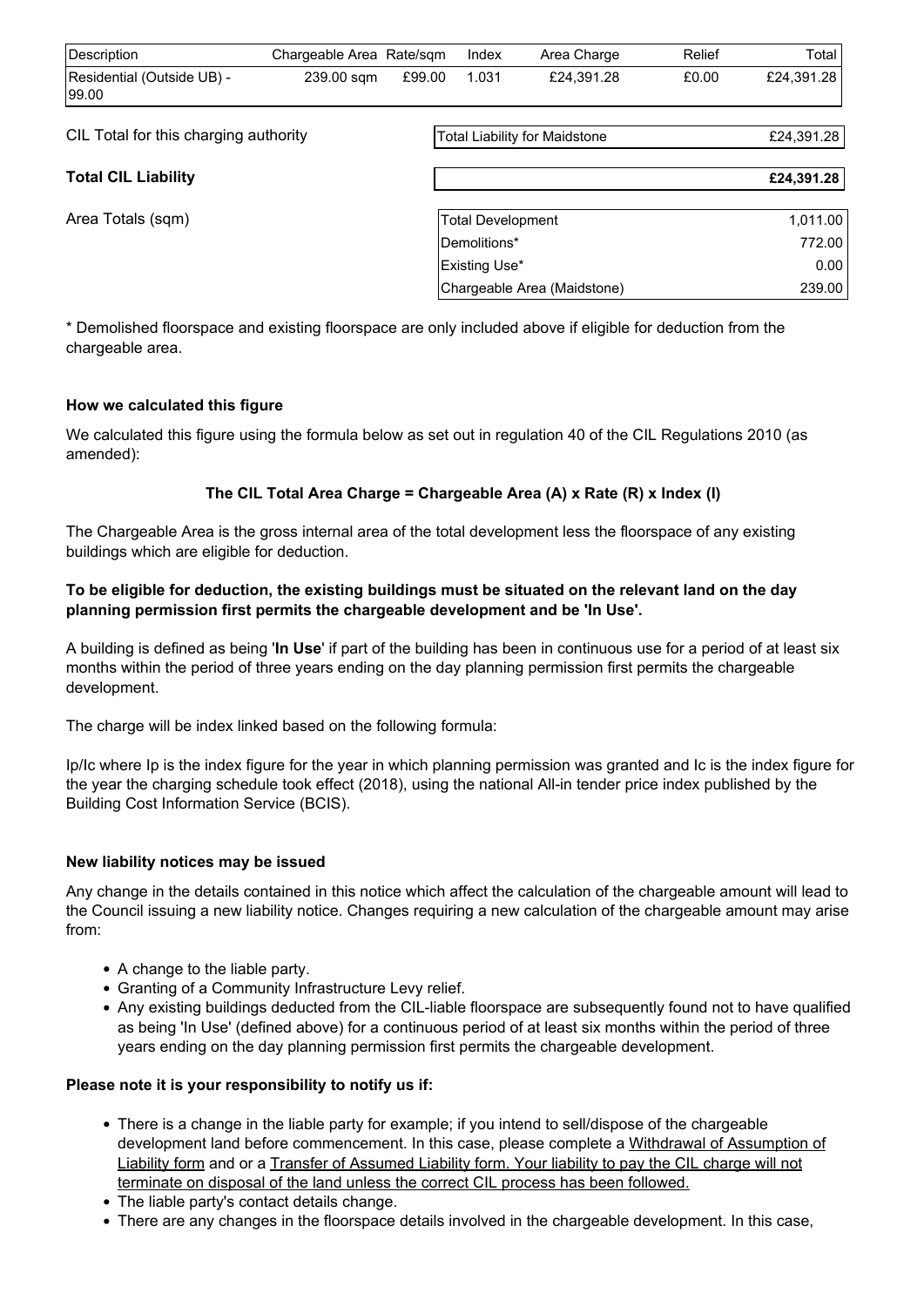#### **Are you eligible for relief from CIL?**

Relief is not offered.

**WARNING- Following the granting of any Relief, a Commencement (of development) Notice must be received by the Collecting Authority prior to the date of commencement of the development, otherwise a surcharge equal to 20% of the notional chargeable amount or £2,500, whichever is the lower amount, will be applied.** 

#### **When will this CIL amount be due for payment?**

If the payment procedure is followed correctly, this CIL amount will be payable in the following manner:

1 instalments: 100% of the levy 60 days from commencement.

**WARNING -You must notify Maidstone Borough Council of the date on which you intend to commence development by submitting a valid** [Commencement Notice](http://www.planningportal.gov.uk/uploads/1app/forms/form_6_commencement_notice.pdf)**.**

**If a valid commencement notice has not been submitted before development commences, payment of the CIL amount will be due in full on the day that the collecting authority believes the development to have commenced otherwise a surcharge equal to 20% of the notional chargeable amount or £2,500, whichever is the lower amount, will be applied.**

Some or the entire CIL chargeable amount may also be paid by transferring land to the CIL charging authority or another beneficiary agreed with the charging authority. Please see the Planning Portal note on [Paying CIL in the](http://www.planningportal.gov.uk/uploads/1app/forms/paying_cil_in_the_form_of_land.doc) [Form of Land](http://www.planningportal.gov.uk/uploads/1app/forms/paying_cil_in_the_form_of_land.doc) for further information.

#### **Consequences of non payment**

If you fail to follow the payment procedure described above, the collecting authority may impose surcharges on this liability. Persistent failure to pay CIL liabilities due may result in the collecting authority imposing surcharges, serving a CIL stop notice prohibiting further development on the site and/or taking action to recover the debt due. Please see the document published by the Department for Communities and Local Government on the [Consequences of failing to following the CIL Payment procedure](http://www.planningportal.gov.uk/uploads/1app/forms/consequences_of_failing_to_follow_the_cil_payment_procedure.doc) for further information.

#### **The amount of CIL liability in this notice is a local land charge**

This CIL liability has been registered as a local land charge against the land affected by the planning permission in this notice. This charge will be cancelled on full payment of this liability.

#### **Do you think we have made a mistake in our calculations?**

You can ask us to review our calculation. If you are unhappy with the calculation following this review, you can appeal to the Valuation Office Agency. Please see the Planning Portal note on the [Appeals Procedure](http://planningguidance.communities.gov.uk/blog/guidance/community-infrastructure-levy/cil-appeals/) and Maidstone Council's website for further information and the procedure for requesting a review in Maidstone https://w ww.maidstone.gov.uk/home/primary-services/planning-and-building/primary-areas/community-infrastructure-levy. PLEASE NOTE: The CIL Regulations state you may only ask for one review.

#### **Recipients of this Liability Notice**

Other recipients of this notice include the following (where relevant):

- Those jointly liable to pay CIL or those who have jointly assumed liability to pay CIL.
- Each person known to the authority as an owner of the relevant land.
- The person who has applied for planning permission or submitted a notice of chargeable development, where this is different to those above.